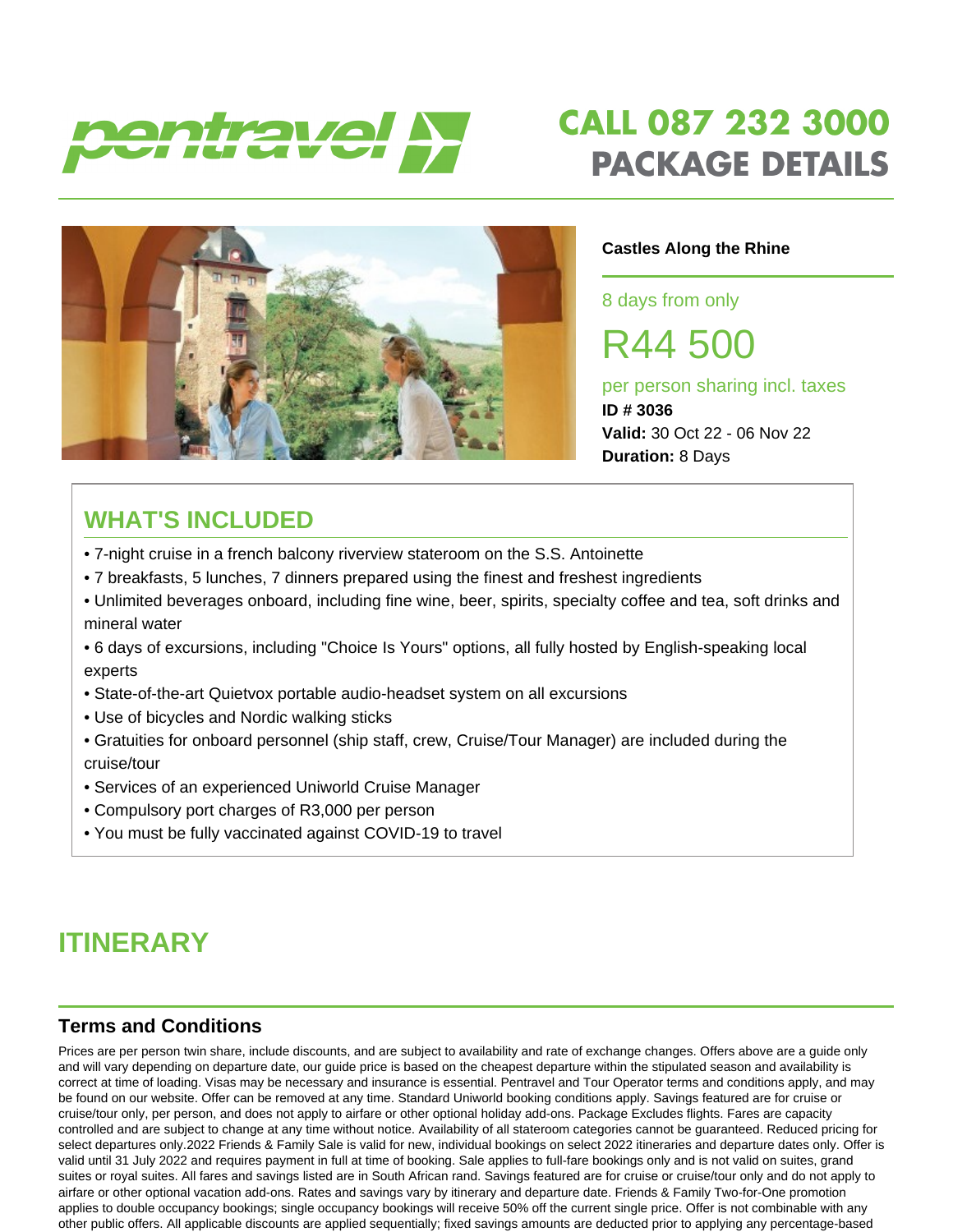

#### **DAY 1: Amsterdam (Embark)**

*This cruise itinerary may run in reverse order depending on departure date, please ask you consultant for more info.* 

*Note: The itineraries presented are subject to modification due to water levels, closures because of public holidays or other uncontrollable factors. Every effort will be made to operate programs as planned, but changes may still be necessary throughout the cruise. This day-to-day schedule is subject to change. Your final day-to-day schedule will be provided onboard on the first day of your cruise.* ?

Arrive at Amsterdam Airport Schiphol. If your cruise package includes a group arrival transfer or if you have purchased a private arrival transfer, you will be greeted by a Uniworld representative and transferred to the ship.

### **DAY 2: Basel (Disembark)**

Disembark the ship. If your cruise package includes a group departure transfer or if you have purchased a private departure transfer, you will be transferred to EuroAirport Basel-Mulhouse-Freiburg for your flight home (unless, of course, you've decided to extend your trip with the post-cruise extension to lovely Lake Lucerne).

## **DAY 3: Breisach (Freiburg)**

Breisach is your gateway to the Alsatian wine road and your launching point for an excursion along the celebrated Route des Vins, which hugs the foothills of the Vosges mountain range, or a city tour of Freiburg.

Featured Excursion: Alsatian villages Alsatian villages (Generations)\* \*Only available on sailings that belong to the Generations Program. A special Captain's Farewell Reception and Dinner will be prepared for you this evening.

## **DAY 4: Kehl (Strasbourg)**

See Strasbourg on foot with an insightful local expert, where this historic town with its cobbled lanes, half-timbered homes, giant stork nests and

#### **Terms and Conditions**

Prices are per person twin share, include discounts, and are subject to availability and rate of exchange changes. Offers above are a guide only and will vary depending on departure date, our guide price is based on the cheapest departure within the stipulated season and availability is correct at time of loading. Visas may be necessary and insurance is essential. Pentravel and Tour Operator terms and conditions apply, and may be found on our website. Offer can be removed at any time. Standard Uniworld booking conditions apply. Savings featured are for cruise or cruise/tour only, per person, and does not apply to airfare or other optional holiday add-ons. Package Excludes flights. Fares are capacity controlled and are subject to change at any time without notice. Availability of all stateroom categories cannot be guaranteed. Reduced pricing for select departures only.2022 Friends & Family Sale is valid for new, individual bookings on select 2022 itineraries and departure dates only. Offer is valid until 31 July 2022 and requires payment in full at time of booking. Sale applies to full-fare bookings only and is not valid on suites, grand suites or royal suites. All fares and savings listed are in South African rand. Savings featured are for cruise or cruise/tour only and do not apply to airfare or other optional vacation add-ons. Rates and savings vary by itinerary and departure date. Friends & Family Two-for-One promotion applies to double occupancy bookings; single occupancy bookings will receive 50% off the current single price. Offer is not combinable with any other public offers. All applicable discounts are applied sequentially; fixed savings amounts are deducted prior to applying any percentage-based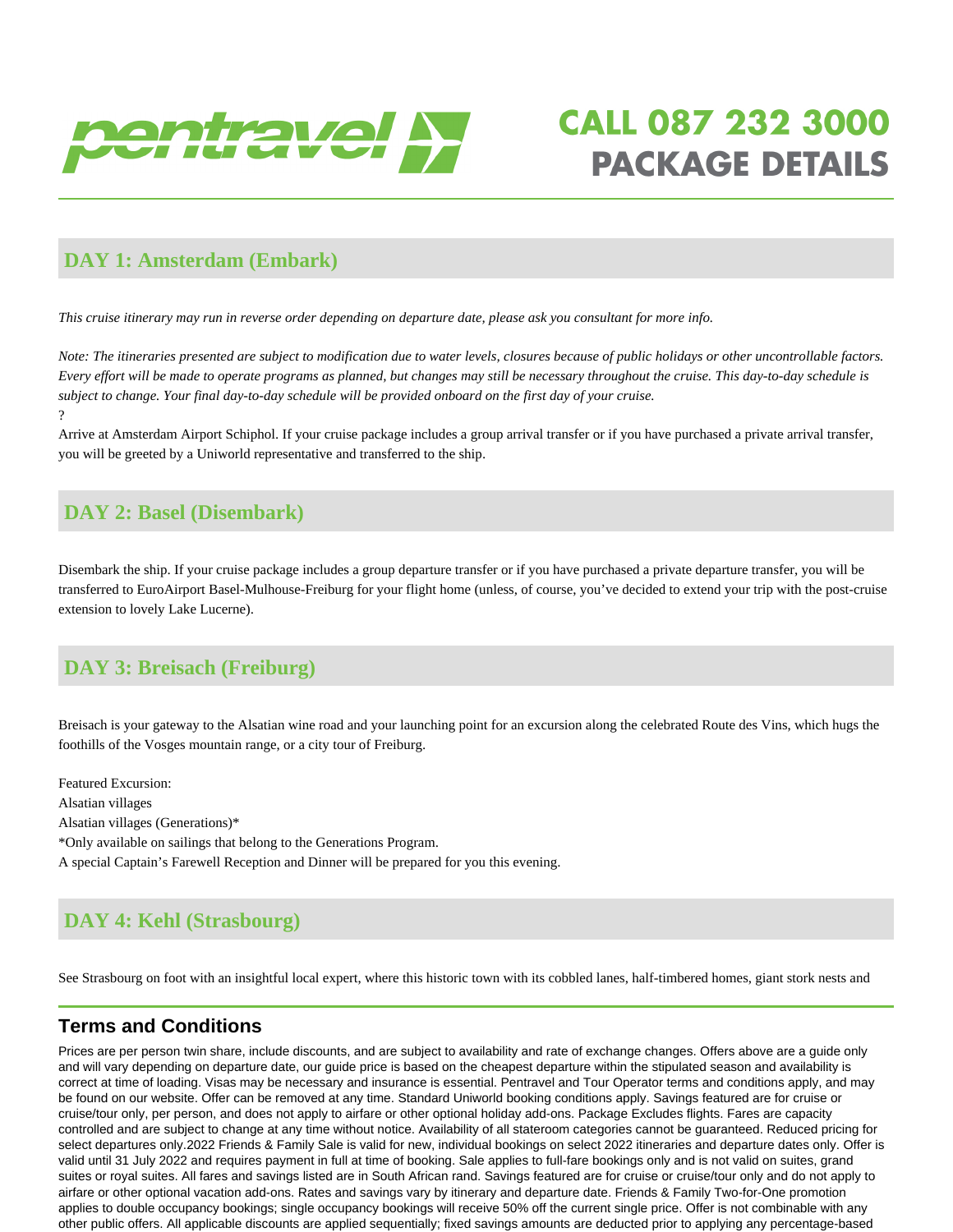

impossible-to-resist pastry shops will win your heart. Kehl, directly across the river from Strasbourg, will be your ship's base while you explore the Alsatian capital. If you're feeling adventurous, take advantage of Uniworld's bicycles or Nordic walking sticks and explore the banks of the river.

Featured Excursion: Strasbourg panoramic tour with cathedral and Old Town walk Canals, cobblestones and cathedrals (Generations)\* \*Only available on sailings that belong to the Generations Program. You have the entire afternoon to see more of Strasbourg on your own.

### **DAY 5: Germersheim (Speyer)**

Speyer—"spire" in English—is well named, since the four red towers of the Romanesque cathedral dominate the Old Town.

Featured Excursion: Speyer climbing forest (Generations)\*

Submarines & space shuttles (Generations)\*

Choice of Mannheim vineyard tour and tasting or Private Doktorenhof vinegar estate visit and tasting (MAKE TRAVEL MATTER® Experiences)\* \*Our MAKE TRAVEL MATTER® Experiences support sustainable tourism, offering our guests opportunities to directly impact the communities we explore in a positive way.

\*Only available on sailings that belong to the Generations Program.

## **DAY 6: Koblenz, Boppard**

Get to know Koblenz, a historic town with a colorful past and eclectic architecture, and enjoy a visit to the stunningly medieval Marksburg Castle.

Featured Excursion: "Let's Go" bike the castles Medieval Marksburg (Generations)\* Koblenz scavenger hunt (Generations)\* Boppard stroll with ice cream stop (Generations)\* Choice of Koblenz walking tour or Marksburg Castle visit or Boppard village stroll or "Let's Go" Rhine hiking \*Only available on sailings that belong to the Generations Program.

#### **Terms and Conditions**

Prices are per person twin share, include discounts, and are subject to availability and rate of exchange changes. Offers above are a guide only and will vary depending on departure date, our guide price is based on the cheapest departure within the stipulated season and availability is correct at time of loading. Visas may be necessary and insurance is essential. Pentravel and Tour Operator terms and conditions apply, and may be found on our website. Offer can be removed at any time. Standard Uniworld booking conditions apply. Savings featured are for cruise or cruise/tour only, per person, and does not apply to airfare or other optional holiday add-ons. Package Excludes flights. Fares are capacity controlled and are subject to change at any time without notice. Availability of all stateroom categories cannot be guaranteed. Reduced pricing for select departures only.2022 Friends & Family Sale is valid for new, individual bookings on select 2022 itineraries and departure dates only. Offer is valid until 31 July 2022 and requires payment in full at time of booking. Sale applies to full-fare bookings only and is not valid on suites, grand suites or royal suites. All fares and savings listed are in South African rand. Savings featured are for cruise or cruise/tour only and do not apply to airfare or other optional vacation add-ons. Rates and savings vary by itinerary and departure date. Friends & Family Two-for-One promotion applies to double occupancy bookings; single occupancy bookings will receive 50% off the current single price. Offer is not combinable with any other public offers. All applicable discounts are applied sequentially; fixed savings amounts are deducted prior to applying any percentage-based